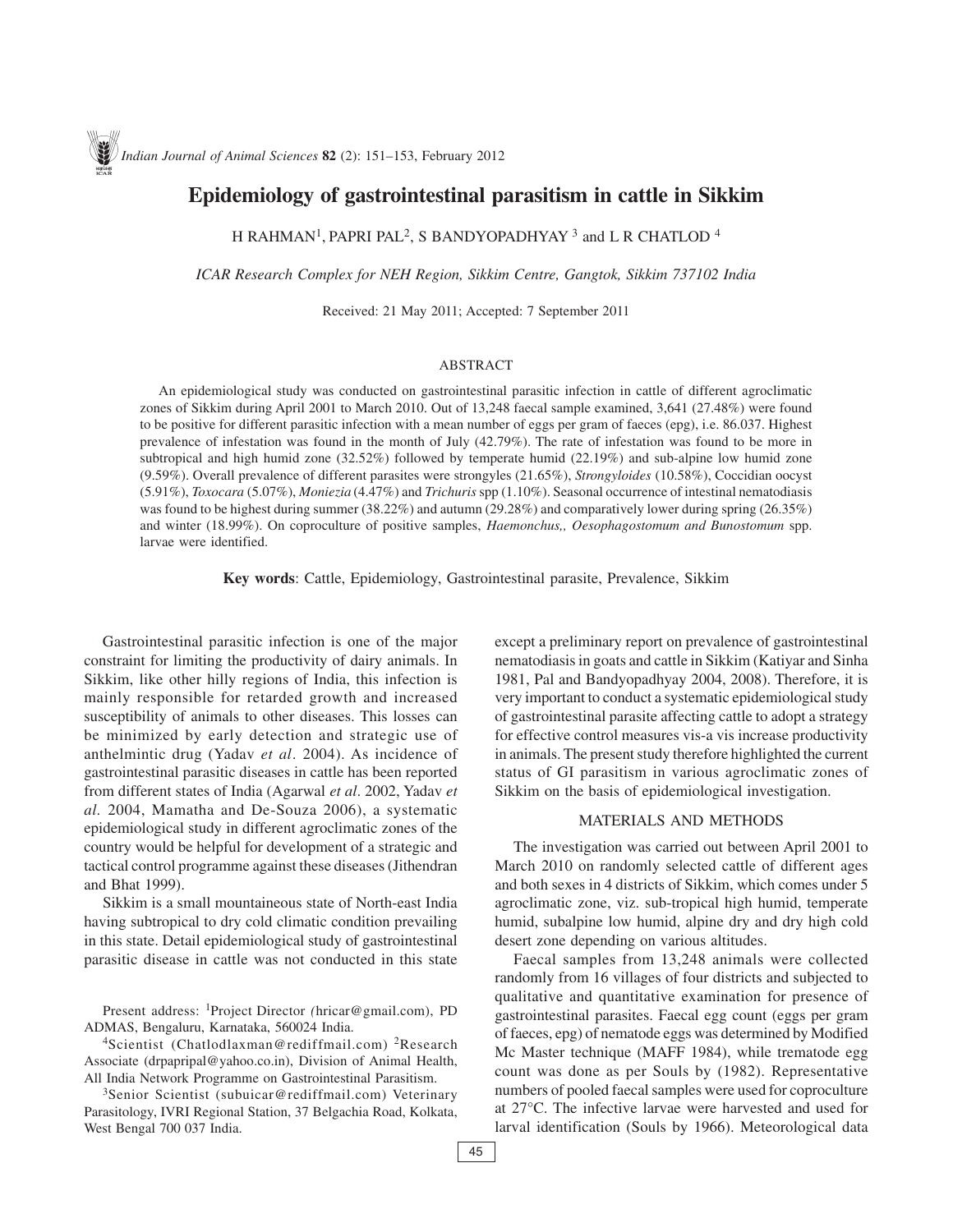were collected from the Department of Meteorology at Tadong, Gangtok.

#### RESULTS AND DISCUSSION

Out of a total of 13,248 faecal samples examined, 3,641 (27.48%) were found to be positive for various gastrointestinal parasites, either in singly or in mixed infections, during study period (2001–10) with an overall mean epg of 86.037 and epg range of 100–7200 (Table 1). The most commonly occurring parasite egg recovered from faeces were *Strongyle* (21.65%), *Strongyloides* (10.58%)*, Toxocara* (5.0%*), Coccidian oocysts* (5.91%), *Moniezia* (4.47%), *Trichuris* (1.10%), Amphistome (2.35%) and *Dicrocoelium* spp (0.65%, Table 2). Among Strongyle group of parasite, *Haemonchus* spp. incidence was found to be highest. No relationship was found between the prevalence of a specific parasite in relation to time or sex of the host. Higher incidence of G.I. nematodiasis (32.52%, epg range: 100–7200) was recorded in subtropical and high humid area followed by temperate humid zone (22.19%, epg range: 100–

Table 1. Year-wise prevalence of gastrointestinal parasitic infection in cattle in

| Year          | Sikkim           |          |  |
|---------------|------------------|----------|--|
|               | Percent infected | Mean EPG |  |
| $2001 - 2002$ | 52.38            | 148.90   |  |
| $2002 - 2003$ | 34.34            | 68.652   |  |
| 2003-2004     | 23.34            | 82.751   |  |
| 2004-2005     | 30.29            | 101.723  |  |
| 2005-2006     | 28.62            | 420.22   |  |
| 2006-2007     | 25.34            | 83.264   |  |
| 2007-2008     | 29.10            | 175.65   |  |
| 2008-2009     | 25.91            | 80.75    |  |
| $2009 - 2010$ | 22.37            | 130.07   |  |
| Average       | 27.48            | 86.037   |  |

Table 2. Overall prevalence of gastro intestinal parasites recorded in cattle (n= 13,248)

| Parasite           | Percent infected |
|--------------------|------------------|
| Nematode           |                  |
| Strongyle spp.     | 21.65            |
| Strongyloides spp. | 10.58            |
| Toxocara spp.      | 5.07             |
| Trichuris spp.     | 1.1              |
| Cestode            |                  |
| Moniezia spp       | 4.47             |
| Trematode          | 2.35             |
| Amphistome spp.    | 2.35             |
| Dicrocoelium spp.  | 0.65             |
| Protozoa           |                  |
| Coccidian oocyst   | 5.91             |
| epg Range          | 100-7200         |
| Mean epg           | 86.037           |
|                    |                  |

Table 3. Prevalence of gastrointestinal parasite in cattle in different agroclimatic zone of Sikkim

| Agro-climatic zone                 | Number<br>examined | Number<br>positive $(\% )$ | epg<br>range |
|------------------------------------|--------------------|----------------------------|--------------|
| Subtropical and high<br>humid zone | 7780               | 2530 (32.52) 100-7200      |              |
| TemperateAnd humid zone            | 4669               | 1036 (22.19)               | 100-3700     |
| Sub alpine low humid zone          | 761                | 73 (9.59)                  | $100 - 500$  |
| Alpine and dry zone                | 38                 | 02(5.26)                   | $100 - 400$  |
| Total                              | 13.248             | 3641 (27.48)               | 100-7200     |

Table 4. Monthly prevalence and mean epg of gastrointestinal parasites in cattle

| Month     | Percent positive | Mean EPG |
|-----------|------------------|----------|
| April     | 27.33            | 124.31   |
| May       | 25.75            | 95.384   |
| June      | 35.00            | 113.47   |
| July      | 42.79            | 229.26   |
| August    | 37.19            | 180.112  |
| September | 27.07            | 154.56   |
| October   | 29.58            | 110.53   |
| November  | 30.61            | 92.61    |
| December  | 20.75            | 73.54    |
| January   | 16.01            | 40.52    |
| February  | 20.38            | 68.59    |
| March     | 25.35            | 98.22    |
| Total     | 27.48            | 86.037   |

3700) and Subalpine low humid zone (9.59%, epg range: 100–500). The incidence was found to be lowest in an alpine dry region (5.26%, epg range: 100–400, Table 3). Highest incidence of G.I. nematodes in cattle was recorded in the month of July (42.79%) and August (37.19%) with mean epg level of 229.26. Whereas it was lowest in January  $(16.01\%)$  and February  $(20.38\%)$  with mean epg level 40.52 (Table 4).

Mean epg level was served an index of the intensity of worm burden in animals and helps in devising management strategies besides assessing the efficacy of control programmes and keeping track of development of anthelminthic resistance (Yadav *et al.* 2008). The mean epg counts in the present study were recorded to be highest in pre-monsoon for cattle in Sikkim and such observations are in agreement with Borthakur and Das (1998) and Yadav *et al*. (2008). Seasonal pattern of gastrointestinal nematode infections in cattle showed highest prevalence during summer (38.22%) and lowest during winter (18.99%). With the beginning of the winter season from December onwards, the mean total epg count was steadily decreasing to a minimum level of 40.52 epg in January then again it increased gradually with the increase in rainfall (Tables 4, 5). This result was in accordance with Jithendran and Bhat (1999) in Dairy animals in the North west humid Himalayan region of India, Pal and